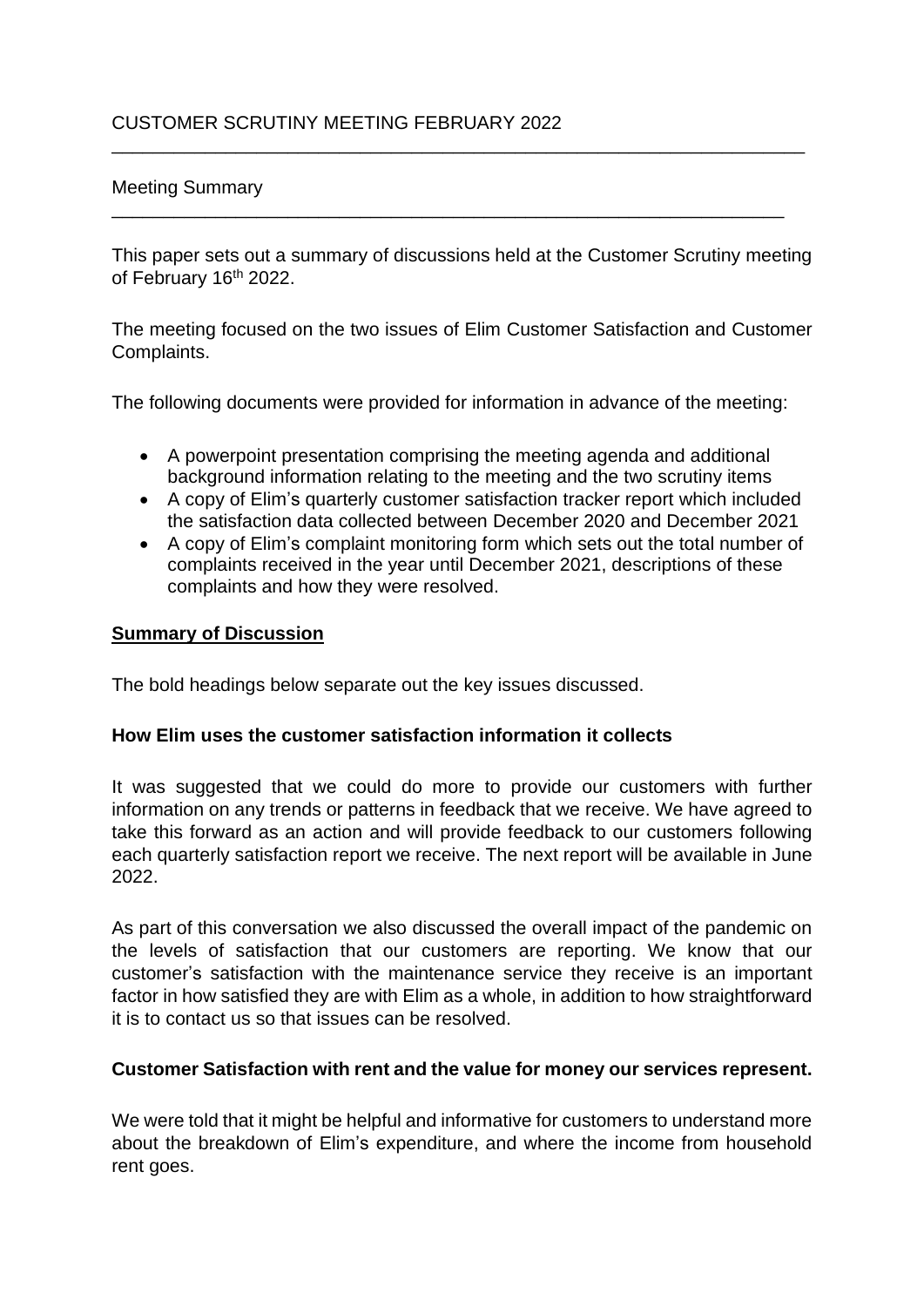We discussed the current presentation of this information in Elim's annual report, but we were asked to review the opportunity to share this on a more regular basis, and to consider whether we could include more localised information (perhaps relating to geographical area or housing type). It was suggested that the quarterly rent statement communication could work well for this type of message. We have agreed to trial this in the 2022 / 2023 financial year.

# **Information relating to the annual rent increase**

We were asked questions relating to the rent-setting process and the way in which we determine the new rents each year. As part of this discussion, we explained the guidelines which apply to different properties, including our properties in Wales or our homes for Gypsies and Travellers.

We were asked to acknowledge the impact of increased living costs on single-person households, as there is only one person's income to absorb the total cost of rent, alongside increases in council tax and utility costs. We were asked to reference this in future communication from Elim to demonstrate our awareness of cost pressures, and to support single people to feel more able to come to us if they are struggling with living costs.

# **Levels of satisfaction among Elim's Shared Ownership Customers.**

We were asked to provide an explanation for the lower satisfaction scores that we have received from Elim's Shared Ownership customers, and we discussed areas where Elim could potentially improve the service they receive. This included:

- Improved communication with shared owners in relation to annual costs (including rent and service charges) so that we are always clear about our responsibilities and the expectations our customers should have for Elim as a landlord.
- It was recommended that our shared ownership households should sometimes receive information which is completely focused on the service they receive. We should make sure they are not being sent too much generic communication which is not that relevant to them
- Making sure that Elim is upfront about total shared ownership costs before new shared owners buy their home, this ensures there are no surprises further down the line.
- The need to learn from feedback. We always survey new homeowners after they have been in their home for 6 months. We will continue to keep an eye out for any trends or common themes that emerge from these surveys.

# **Satisfaction with Elim's Cleaning and Grounds Maintenance Service**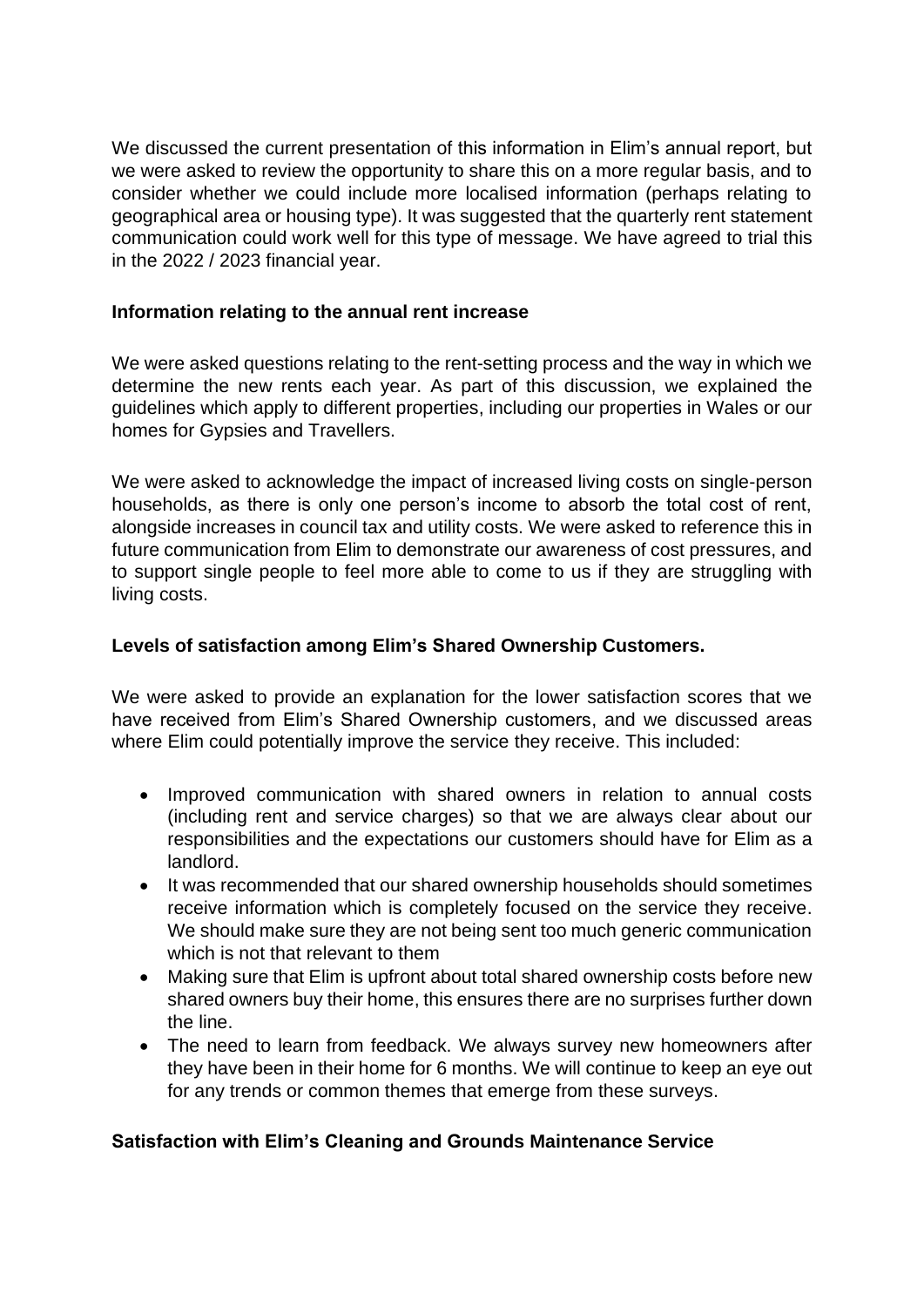We were asked to provide further information on the contractual arrangements that we have in place with our cleaning and grounds maintenance contractor.

We were encouraged to make better use of before and after pictures to demonstrate that work has been done on time and to the standard we expect. We already ask our contractors to use this approach, but we have also agreed to encourage our customers who receive a cleaning or grounds maintenance service to take photographs and share them with us to let us know if they are particularly happy or dissatisfied with the work undertaken.

# **Rising utility costs**

We discussed the energy performance of Elim's property and the impact that this can have on household heating bills. We are in the process of ensuring that we hold Energy Performance Certificates (EPC's) for every property we own.

We will use the EPC information to help us organise our planned maintenance work so that we can improve the energy performance of the lowest EPC rated properties as a priority over the next few years.

### **Elim's Maintenance Service**

Our customer highlighted some of the comments in the survey responses relating to outstanding or forgotten maintenance requests. We answered questions on how the maintenance system functions, and we were asked how maintenance orders could become 'lost', if the system was working effectively.

We were asked how the contractors acknowledge that a repair has been raised (this is the second stage after the customer's first contact with Elim), and we were asked to review the communication process so that we could be sure that our customers receive proactive contact from our contractors to arrange the repair date.

### **Elim's Gypsy and Traveller Services**

We were asked to provide additional background information on the Gypsy and Traveller Service, and we answered questions relating to the homes we provide and how payment arrangements work for rent and utility bills.

### **Review of Customer Complaints**

Anonymised information was provided on a total of 12 complaints. It was noted that only three of these had been formally escalated to a stage 2 review by the complainant, and there were no clear trends in the complaints received.